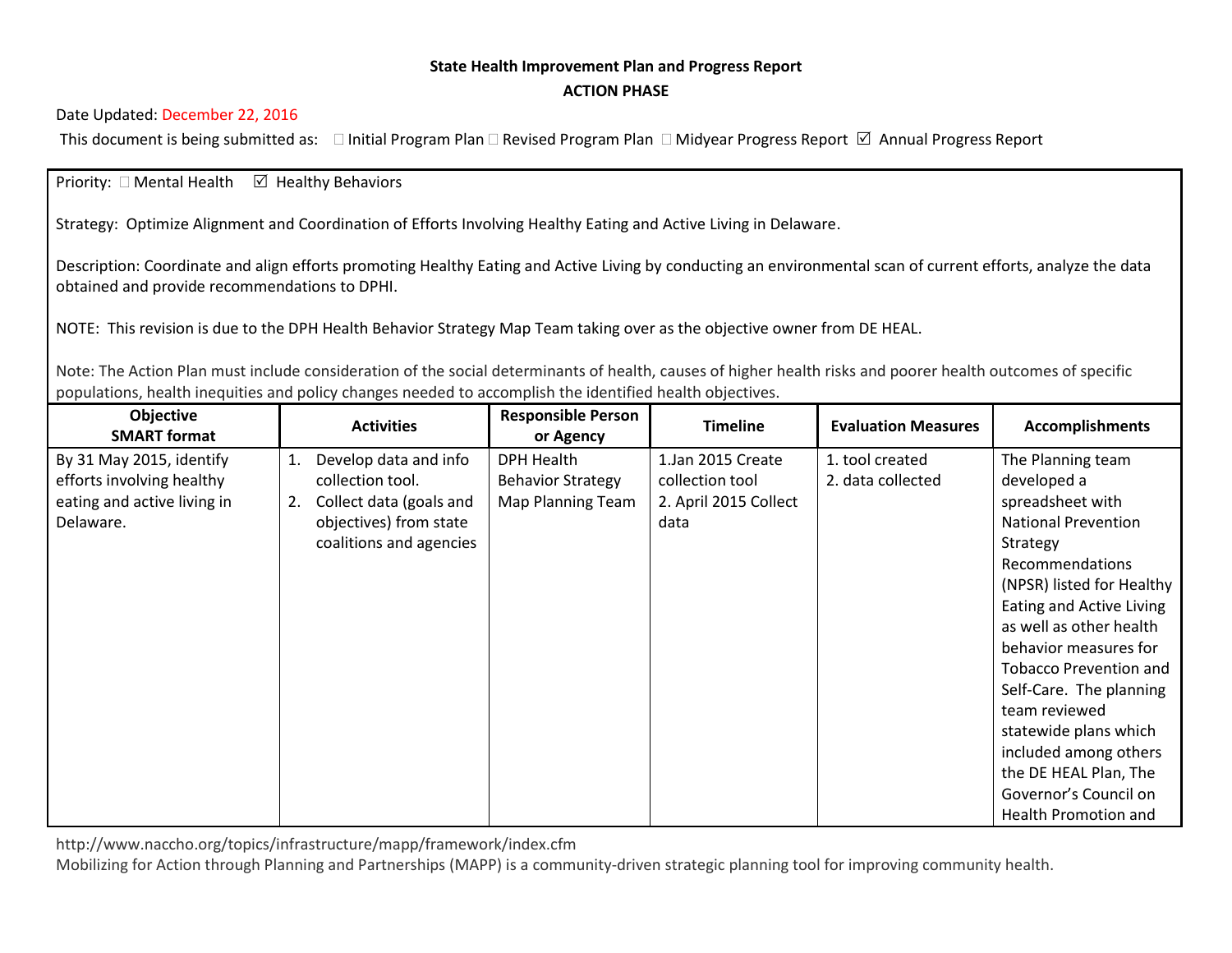|                                                                                                                                                                                                 |                                                                                                                                                                                                                                                                    |                                                                           |                                                                |          |                                                                          | <b>Disease Prevention</b><br>Recommendations, and<br>the Delaware Cancer<br>Plan.                                                                                 |
|-------------------------------------------------------------------------------------------------------------------------------------------------------------------------------------------------|--------------------------------------------------------------------------------------------------------------------------------------------------------------------------------------------------------------------------------------------------------------------|---------------------------------------------------------------------------|----------------------------------------------------------------|----------|--------------------------------------------------------------------------|-------------------------------------------------------------------------------------------------------------------------------------------------------------------|
| By 31 May 2015, analyze the<br>data to identify gaps and make<br>recommendations for each<br>subject area to provide to the<br><b>DPH Health Behaviors Strategy</b><br>Map Implementation team. | 1. Review data collection<br>tool and identify gaps<br>between National<br><b>Prevention Strategy</b><br><b>Recommendations (NPSR)</b><br>and reviewed plans.<br>2. Provide a list of<br>recommendations to the<br>Implementation Team for<br>review and selection | <b>DPH Health</b><br><b>Behavior Strategy</b><br><b>Map Planning Team</b> | April 2015 review<br>data<br>May Provide<br>recommendations    | 1.<br>2. | Data analyzed<br>Recommendations<br>provide to<br>Implementation<br>Team | The Planning Team<br>provided four (4)<br>recommendations for<br>each health behavior to<br>the Implementation<br>Team.                                           |
| By 31 June 2015 the<br><b>Implementation Team reviews</b><br>the recommendations and<br>selects at least one (1)<br>strategy for each health<br>behavior.                                       | 1. Develop selection criteria<br>2. Select recommendations                                                                                                                                                                                                         | <b>DPH Health</b><br><b>Behavior Strategy</b><br>Map Planning Team        | June 2015 develop<br>selection criteria and<br>make selections | 1.       | Selection criteria<br>determined<br>2. Recommendations<br>selected.      | The Implementation<br>Team met twice and<br>determined selection<br>criteria and made<br>selections for all health<br>behaviors.                                  |
| By 31 May 2016, analyze the<br>data to identify gaps and make<br>recommendations to provide<br>to the DPH Health Behaviors<br><b>Strategy Map Implementation</b><br>team.                       |                                                                                                                                                                                                                                                                    |                                                                           | May 2016: Provide<br>recommendations<br>for year two.          |          |                                                                          | June 2016 Update: The<br>DPH Planning team met<br>in May 2016 and<br>selected two additional<br>recommendations to<br>move forward to the<br>Implementation team. |
| By 31 August 2016 the<br>Implementation team reviews                                                                                                                                            |                                                                                                                                                                                                                                                                    |                                                                           | 31 August 2016 to<br>review and make                           |          |                                                                          | A face-to-face or<br>conference call will be                                                                                                                      |

http://www.naccho.org/topics/infrastructure/mapp/framework/index.cfm

Mobilizing for Action through Planning and Partnerships (MAPP) is a community-driven strategic planning tool for improving community health.